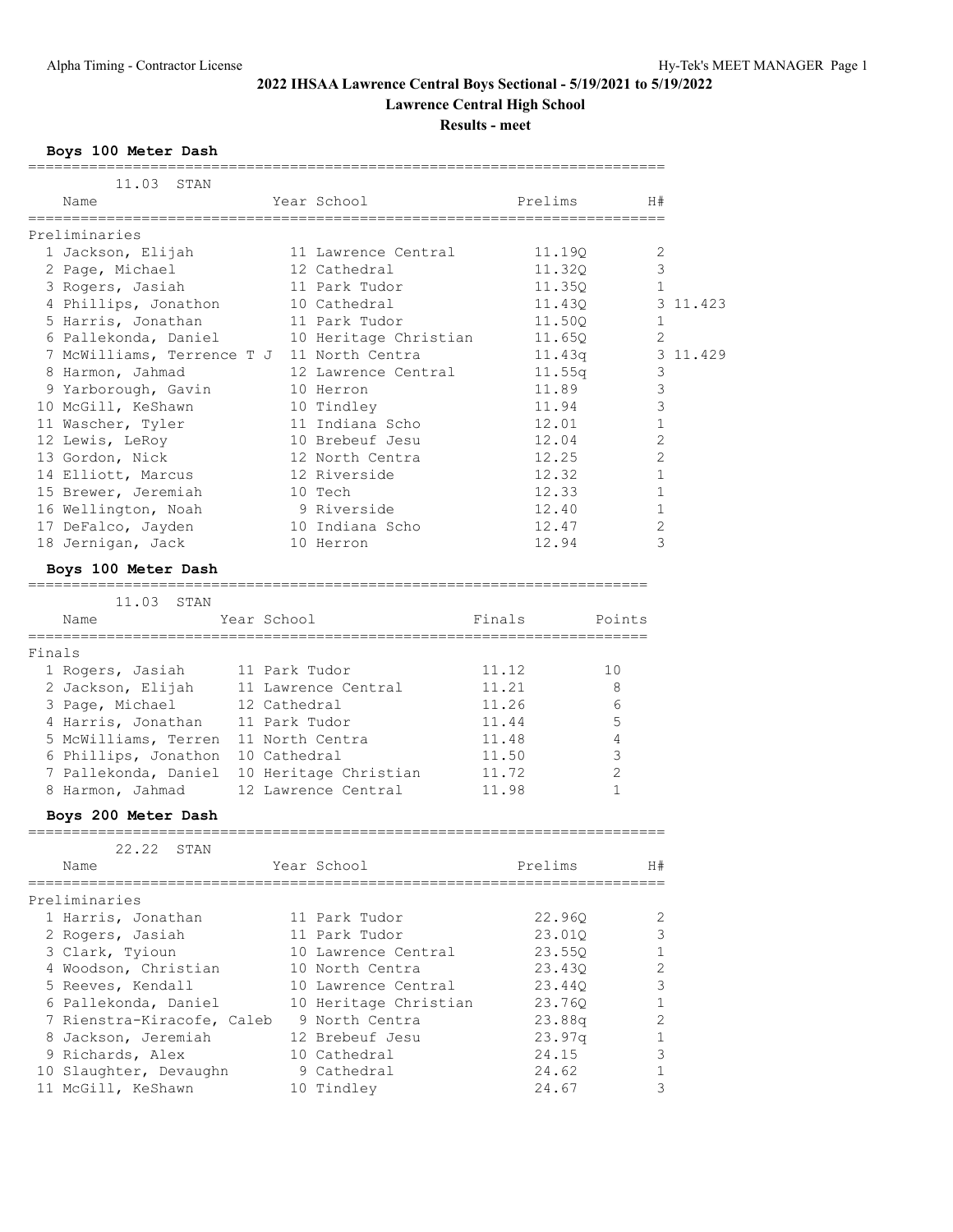# **2022 IHSAA Lawrence Central Boys Sectional - 5/19/2021 to 5/19/2022 Lawrence Central High School**

# **Results - meet**

| Boys 200 Meter Dash  |                 |       |              |
|----------------------|-----------------|-------|--------------|
| 12 Middlebrook, Sabu | 12 Indiana Scho | 25.16 | 2            |
| 13 Wellington, Noah  | 9 Riverside     | 25.20 | -2           |
| 14 Elliott, Marcus   | 12 Riverside    | 25.83 | -2           |
| 15 Officer, Miles    | 10 Herron       | 27.10 | -3           |
| -- Wascher, Tyler    | 11 Indiana Scho | DNF   | $\mathbf{1}$ |

## **Boys 200 Meter Dash**

| 22.22<br>STAN        |                       |        |               |
|----------------------|-----------------------|--------|---------------|
| Name                 | Year School           | Finals | Points        |
|                      |                       |        |               |
| Finals               |                       |        |               |
| 1 Harris, Jonathan   | 11 Park Tudor         | 22.82  | 10            |
| 2 Woodson, Christian | 10 North Centra       | 22.97  | 8             |
| 3 Rogers, Jasiah     | 11 Park Tudor         | 23.44  | 6             |
| 4 Clark, Tyioun      | 10 Lawrence Central   | 23.75  | 5             |
| 5 Reeves, Kendall    | 10 Lawrence Central   | 23.84  | 4             |
| 6 Rienstra-Kiracofe, | 9 North Centra        | 23.87  | 3             |
| 7 Jackson, Jeremiah  | 12 Brebeuf Jesu       | 24.17  | $\mathcal{L}$ |
| 8 Pallekonda, Daniel | 10 Heritage Christian | 24.73  |               |

=======================================================================

## **Boys 400 Meter Dash**

#### ==========================================================================

| 49.35 STAN                                   |                 |                                        |                |                  |
|----------------------------------------------|-----------------|----------------------------------------|----------------|------------------|
| Name                                         | Year School     | Finals H# Points                       |                |                  |
| 1 Grimes, Jaylen 12 Tech                     |                 | 49.18 STAN                             | $\mathcal{S}$  | 10               |
| 2 Page, Michael 12 Cathedral                 |                 | 49.48                                  |                | $3 \quad 8$      |
| 3 Keller, Elijah 11 Herron                   |                 | 51.30                                  |                | $3^{\circ}$<br>6 |
| 4 Merriweather, Josh 12 North Centra         |                 | 51.91                                  | 3 <sup>7</sup> | 5                |
| 5 Smith, Isaiah 11 Park Tudor                |                 | 52.09                                  | $\overline{2}$ | $\overline{4}$   |
|                                              |                 | 6 Coan, Lawrence 12 Brebeuf Jesu 52.19 | $\overline{2}$ | 3                |
| 7 Novak, Matt 11 Lawrence Central            |                 | 52.58                                  | $2^{\circ}$    | $\overline{c}$   |
| 8 Townsend, Amadeo 11 Lawrence Central 52.86 |                 |                                        | $\mathcal{S}$  | $\mathbf{1}$     |
| 9 Leon, Jacob 12 Cathedral                   |                 | 53.75                                  | $\mathfrak{Z}$ |                  |
| 10 Mason, Korren 10 North Centra             |                 | 54.06                                  | $\mathfrak{Z}$ |                  |
| 11 Ash, Alexander                            | 10 Brebeuf Jesu | 55.12                                  | $\overline{c}$ |                  |
| 12 Willing, Tyler                            | 12 Indiana Scho | 55.41                                  | $\overline{2}$ |                  |
| 13 Mulvey, Sam                               | 10 Park Tudor   | 56.07                                  | 2              |                  |
| 14 Sochacki, Jackson 11 Chatard              |                 | 56.59                                  | $\overline{2}$ |                  |
| 15 Wellington, Noah 9 Riverside              |                 | 57.57                                  | $\mathbf{1}$   |                  |
| 16 Bailey, Jeremiah 10 Tindley               |                 | 1:01.13                                | $\mathbf{1}$   |                  |
| 17 Wascher, Tyler                            | 11 Indiana Scho | 1:01.19                                | 3              |                  |
| 18 Hayes, Damien                             | 10 Herron       | 1:02.97                                | $\mathbf{1}$   |                  |
| 19 Hastings, Nathan 9 Riverside              |                 | 1:08.81                                | $\mathbf{1}$   |                  |
| -- Mills, Mac                                | 10 Chatard      | FS                                     | 1              |                  |
| Boys 800 Meter Run                           |                 |                                        |                |                  |

|                 | $1:55.62$ STAN |                                             |         |           |
|-----------------|----------------|---------------------------------------------|---------|-----------|
| Name            |                | Year School                                 | Finals  | H# Points |
|                 |                |                                             |         |           |
| 1 Killeen, Nate |                | 11 North Centra                             | 1:58.25 | 2 10      |
|                 |                | $57.113$ $(57.113)$ $1:58.244$ $(1:01.131)$ |         |           |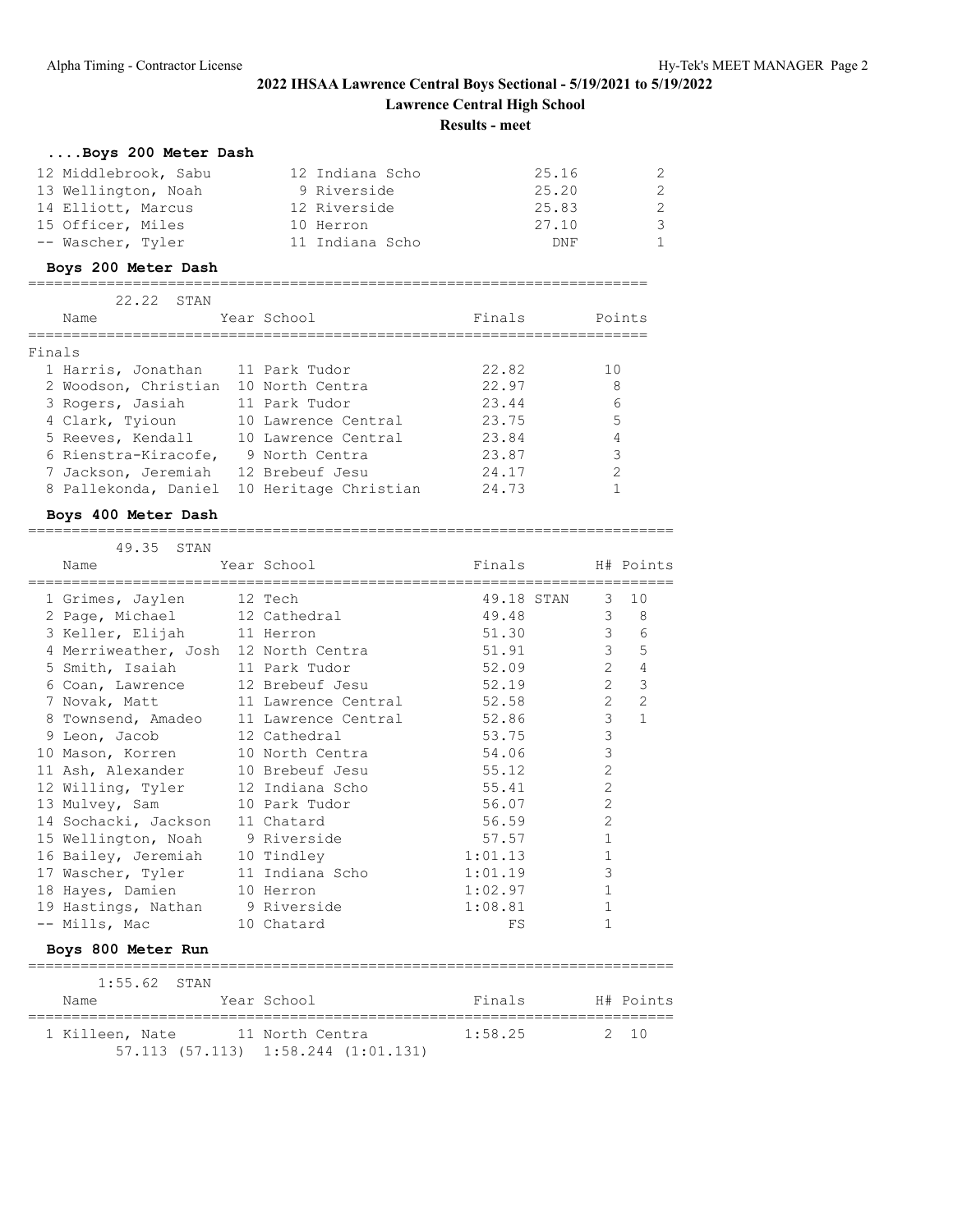**Lawrence Central High School**

**Results - meet**

| Boys 800 Meter Run                                                             |                                     |         |                                  |
|--------------------------------------------------------------------------------|-------------------------------------|---------|----------------------------------|
| 2 Husain, Sawyer 12 North Centra                                               |                                     | 2:00.85 | $\mathbf{2}$<br>8                |
|                                                                                | 58.316 (58.316) 2:00.845 (1:02.529) |         |                                  |
| 3 Hughes, Spencer 10 Park Tudor                                                |                                     | 2:02.59 | 2<br>6                           |
|                                                                                | 58.464 (58.464) 2:02.584 (1:04.120) |         |                                  |
| 4 Mazhandu, Raphael 12 Brebeuf Jesu                                            |                                     | 2:02.84 | 2<br>5                           |
|                                                                                | 58.613 (58.613) 2:02.840 (1:04.227) |         |                                  |
| 5 Williams, Egan 10 Brebeuf Jesu                                               |                                     | 2:03.42 | $\overline{2}$<br>$\overline{4}$ |
| $1:01.450$ $(1:01.450)$ $2:03.415$ $(1:01.965)$                                |                                     |         |                                  |
| 6 Clark, Tydarius 12 Lawrence Central                                          |                                     | 2:04.43 | 2<br>3                           |
|                                                                                | 58.951 (58.951) 2:04.428 (1:05.478) |         |                                  |
| 7 Riggle, Cole 10 Heritage Christian                                           |                                     | 2:05.73 | 2<br>2                           |
| $1:00.321$ $(1:00.321)$ $2:05.724$ $(1:05.404)$                                |                                     |         |                                  |
| 8 Haines, JD 9 Chatard                                                         |                                     | 2:08.11 | 2<br>$\mathbf{1}$                |
| $1:03.069$ $(1:03.069)$ $2:08.108$ $(1:05.040)$                                |                                     |         |                                  |
| 9 Wynn, Kahlil 10 Lawrence Central                                             |                                     | 2:13.67 | 2                                |
| $1:03.394$ $(1:03.394)$ $2:13.670$ $(1:10.276)$                                |                                     |         |                                  |
| 10 Monahan, Luke 9 Chatard                                                     |                                     | 2:14.33 | 2                                |
| $1:03.102$ $(1:03.102)$ $2:14.324$ $(1:11.222)$                                |                                     |         |                                  |
| 11 Baker, Caleb 10 Heritage Christian                                          |                                     | 2:19.09 | $\mathbf{1}$                     |
| $1:09.426$ $(1:09.426)$ $2:19.083$ $(1:09.658)$                                |                                     |         |                                  |
| 12 Ritz, Cason 10 Park Tudor                                                   |                                     | 2:21.48 | $\mathbf{1}$                     |
| $1:09.724$ $(1:09.724)$ $2:21.472$ $(1:11.749)$                                |                                     |         |                                  |
| 13 Mariani, Joseph 11 Cathedral                                                |                                     | 2:23.45 | $\mathbf{1}$                     |
| $1:11.421$ $(1:11.421)$ $2:23.446$ $(1:12.026)$                                |                                     |         |                                  |
| 14 VanderWoude, Crew 10 Cathedral                                              |                                     | 2:24.51 | $\mathbf{1}$                     |
| $1:11.646$ $(1:11.646)$ $2:24.505$ $(1:12.859)$                                |                                     |         |                                  |
| 15 Booth, Tiernan 10 Indiana Scho                                              |                                     | 2:25.55 | $\mathbf{1}$                     |
| $1:13.156$ (1:13.156) $2:25.547$ (1:12.392)                                    |                                     |         |                                  |
| 16 Rodriguez, Saul 12 Tech                                                     |                                     | 2:28.94 | $\mathbf{1}$                     |
| $1:12.607$ $(1:12.607)$ $2:28.935$ $(1:16.328)$                                |                                     |         |                                  |
| 17 Willing, Tyler 12 Indiana Scho                                              |                                     | 2:30.24 | 2                                |
| $1:04.886$ $(1:04.886)$ $2:30.231$ $(1:25.346)$                                |                                     |         |                                  |
| 18 Durcholz, Nathan 10 Herron                                                  |                                     | 2:30.40 | $\mathbf{1}$                     |
| 1:12.556 (1:12.556) 2:30.397 (1:17.841)                                        |                                     |         |                                  |
| 19 Scott, Graigry 12 Herron                                                    |                                     | 2:32.31 | $\mathbf{1}$                     |
| $1:14.335$ $(1:14.335)$ $2:32.310$ $(1:17.975)$                                |                                     |         |                                  |
| 20 Dupree, Miles 10 Tindley                                                    |                                     | 2:47.19 | $\mathbf{1}$                     |
| $1:15.976$ $(1:15.976)$ $2:47.189$ $(1:31.213)$                                |                                     |         |                                  |
| 21 Bailey, Jeremiah 10 Tindley                                                 |                                     | 2:53.28 | $\mathbf{1}$                     |
| $1:2\overline{5}.735$ (1:25.735) 2:53.273 (1:27.539)                           |                                     |         |                                  |
| 22 Lunn, Caleb 9 Riverside                                                     |                                     | 2:54.14 | $\mathbf{1}$                     |
| $1:27.798$ $(1:27.798)$ $2:54.131$ $(1:26.333)$<br>23 Hale, Samuel 9 Riverside |                                     | 3:25.17 | $\mathbf{1}$                     |
| 1:39.252 (1:39.252) 3:25.163 (1:45.911)                                        |                                     |         |                                  |
|                                                                                |                                     |         |                                  |

# **Boys 1600 Meter Run**

| $4:18.42$ STAN                  |                                                                                                 |                                                 |        |  |
|---------------------------------|-------------------------------------------------------------------------------------------------|-------------------------------------------------|--------|--|
| Name                            | Year School                                                                                     | Finals                                          | Points |  |
|                                 |                                                                                                 |                                                 |        |  |
| 1 Burrell, Ezra 11 Brebeuf Jesu |                                                                                                 | 4:17.34 STAN 10                                 |        |  |
|                                 | $1:05.153$ $(1:05.153)$ $2:10.795$ $(1:05.643)$ $3:15.714$ $(1:04.919)$ $4:17.337$ $(1:01.624)$ |                                                 |        |  |
| 2 Todd, Cameron                 | 10 Brebeuf Jesu                                                                                 | 4:21.96                                         |        |  |
|                                 | $1:04.878$ $(1:04.878)$ $2:10.540$ $(1:05.662)$                                                 | $3:16.306$ $(1:05.767)$ $4:21.957$ $(1:05.651)$ |        |  |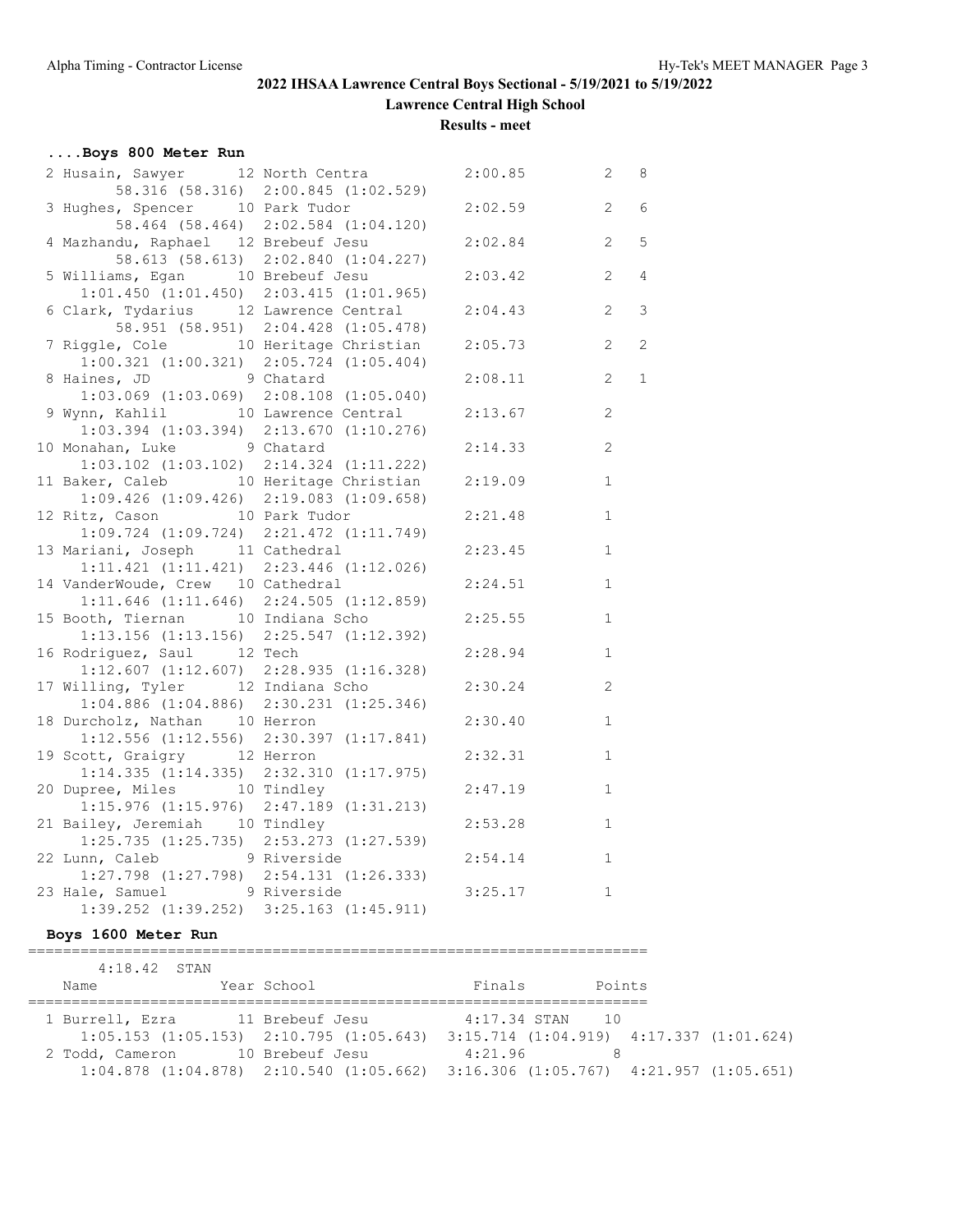**Lawrence Central High School**

**Results - meet**

# **....Boys 1600 Meter Run**

| 3 Chaney, Adam 11 Lawrence Central 4:32.81 6  |                                                                         |                                                                                                 |                         |
|-----------------------------------------------|-------------------------------------------------------------------------|-------------------------------------------------------------------------------------------------|-------------------------|
|                                               |                                                                         | $1:05.400$ $(1:05.400)$ $2:11.062$ $(1:05.663)$ $3:19.207$ $(1:08.145)$ $4:32.801$ $(1:13.595)$ |                         |
| 4 Moriarty, Connor 12 Chatard 4:39.52 5       |                                                                         |                                                                                                 |                         |
|                                               |                                                                         | $1:08.924 (1:08.924) 2:22.227 (1:13.304) 3:34.066 (1:11.840) 4:39.517 (1:05.451)$               |                         |
| 5 Pizarro, PJ 12 Heritage Christian 4:39.85 4 |                                                                         |                                                                                                 |                         |
|                                               | $1:09.212$ $(1:09.212)$ $2:22.032$ $(1:12.820)$                         | 3:33.880 (1:11.849) 4:39.848 (1:05.968)                                                         |                         |
| 6 DeRyke, Henry 12 North Centra 4:49.44 3     |                                                                         |                                                                                                 |                         |
|                                               |                                                                         | 1:10.718 (1:10.718) 2:22.546 (1:11.829) 3:36.832 (1:14.286) 4:49.440 (1:12.609)                 |                         |
| 7 Castor, Josh 10 Cathedral 4:52.44 2         |                                                                         |                                                                                                 |                         |
|                                               |                                                                         | 1:10.353 (1:10.353) 2:23.676 (1:13.324) 3:38.494 (1:14.818) 4:52.438 (1:13.945)                 |                         |
| 8 Tuason, Emmett 10 North Centra 4:55.06 1    |                                                                         |                                                                                                 |                         |
|                                               |                                                                         | 1:11.330 (1:11.330) 2:26.415 (1:15.085) 3:44.507 (1:18.092) 4:55.054 (1:10.547)                 |                         |
| 9 Moore, Hans 10 Heritage Christian 4:55.79   |                                                                         |                                                                                                 |                         |
|                                               |                                                                         | $1:11.017$ $(1:11.017)$ $2:24.530$ $(1:13.513)$ $3:41.052$ $(1:16.523)$ $4:55.790$ $(1:14.738)$ |                         |
| 10 Mukhin, Daniel 11 Park Tudor 5:03.54       |                                                                         |                                                                                                 |                         |
|                                               |                                                                         | $1:10.165$ $(1:10.165)$ $2:24.170$ $(1:14.005)$ $3:43.169$ $(1:19.000)$ $5:03.536$ $(1:20.368)$ |                         |
| 11 Pehlman, Luke 11 Cathedral 5:09.66         |                                                                         |                                                                                                 |                         |
|                                               |                                                                         | 1:14.346 (1:14.346) 2:32.517 (1:18.171) 3:54.807 (1:22.290) 5:09.657 (1:14.850)                 |                         |
| 12 Ritz, Cason 10 Park Tudor 5:10.46          |                                                                         |                                                                                                 |                         |
|                                               |                                                                         | $1:13.203$ $(1:13.203)$ $2:33.000$ $(1:19.797)$ $3:55.535$ $(1:22.535)$ $5:10.457$ $(1:14.923)$ |                         |
| 13 Booth, Tiernan 10 Indiana Scho 5:15.94     |                                                                         |                                                                                                 |                         |
|                                               | $1:05.810$ (1:05.810) $2:24.453$ (1:18.643) 3:55.096 (1:30.644)         |                                                                                                 | 5:15.932(1:20.836)      |
| 14 Berend, Zane 12 Herron 5:27.83             |                                                                         |                                                                                                 |                         |
|                                               |                                                                         | 1:21.147 (1:21.147) 2:47.260 (1:26.113) 4:13.526 (1:26.267) 5:27.822 (1:14.296)                 |                         |
| 15 Gorman, Avant 12 Indiana Scho 5:34.68      |                                                                         |                                                                                                 |                         |
|                                               |                                                                         | 1:13.544 (1:13.544) 2:34.763 (1:21.220) 4:11.178 (1:36.415) 5:34.680 (1:23.503)                 |                         |
| 16 Rodriguez, Saul 12 Tech 5:37.76            |                                                                         |                                                                                                 |                         |
|                                               | $1:16.334$ $(1:16.334)$ $2:41.420$ $(1:25.087)$ $4:11.048$ $(1:29.628)$ |                                                                                                 | $5:37.756$ $(1:26.709)$ |
| 17 Friedrich, Caiden 9 Herron 5:41.39         |                                                                         |                                                                                                 |                         |
|                                               |                                                                         | 1:22.084 (1:22.084) 2:48.981 (1:26.898) 4:16.631 (1:27.650) 5:41.387 (1:24.756)                 |                         |
| 18 Guzman, Elijah 12 Riverside 5:58.99        |                                                                         |                                                                                                 |                         |
|                                               |                                                                         | 1:16.827 (1:16.827) 2:46.211 (1:29.385) 4:22.022 (1:35.811) 5:58.981 (1:36.960)                 |                         |
| -- Bourgeois, Max 10 Chatard                  | DNF                                                                     |                                                                                                 |                         |

#### **Boys 3200 Meter Run**

#### ======================================================================= 9:18.54 STAN

| ۹، 19، 19⊤۰ ∪ 1                               |  |                                                 |         |                                                                                                 |  |
|-----------------------------------------------|--|-------------------------------------------------|---------|-------------------------------------------------------------------------------------------------|--|
| 1 Stevens, Collin 12 Brebeuf Jesu 9:37.92 10  |  |                                                 |         |                                                                                                 |  |
|                                               |  |                                                 |         | $1:12.727$ $(1:12.727)$ $2:25.906$ $(1:13.180)$ $3:39.315$ $(1:13.409)$ $4:52.926$ $(1:13.612)$ |  |
|                                               |  |                                                 |         | $6:03.396$ $(1:10.470)$ $7:16.232$ $(1:12.837)$ $8:29.067$ $(1:12.835)$ $9:37.913$ $(1:08.846)$ |  |
| 2 Thirunavukkarasu, 12 Brebeuf Jesu 3:39.10 8 |  |                                                 |         |                                                                                                 |  |
|                                               |  |                                                 |         | $1:12.494$ $(1:12.494)$ $2:25.743$ $(1:13.250)$ $3:39.551$ $(1:13.808)$ $4:52.675$ $(1:13.125)$ |  |
|                                               |  |                                                 |         | $6:03.178$ (1:10.504) 7:15.971 (1:12.793) 8:29.189 (1:13.219) 9:39.096 (1:09.908)               |  |
| 3 Eifert, Liam 11 Cathedral                   |  |                                                 | 9:53.28 | $6\overline{6}$                                                                                 |  |
|                                               |  |                                                 |         | $1:13.906$ $(1:13.906)$ $2:26.410$ $(1:12.505)$ $3:39.821$ $(1:13.411)$ $4:53.326$ $(1:13.505)$ |  |
|                                               |  |                                                 |         | $6:04.409$ $(1:11.084)$ $7:18.944$ $(1:14.535)$ $8:37.759$ $(1:18.815)$ $9:53.279$ $(1:15.520)$ |  |
| 4 Chaney, Adam 11 Lawrence Central 9:55.71 5  |  |                                                 |         |                                                                                                 |  |
|                                               |  |                                                 |         | $1:13.042$ $(1:13.042)$ $2:26.098$ $(1:13.056)$ $3:39.671$ $(1:13.573)$ $4:53.076$ $(1:13.406)$ |  |
|                                               |  | $6:03.755$ $(1:10.679)$ $7:20.306$ $(1:16.551)$ |         | $8:44.527$ $(1:24.222)$ $9:55.708$ $(1:11.181)$                                                 |  |
| 5 Falcon, Davis 11 Chatard                    |  |                                                 |         | $9:59.19$ 4                                                                                     |  |
|                                               |  |                                                 |         | $1:14.692$ $(1:14.692)$ $2:28.262$ $(1:13.570)$ $3:40.026$ $(1:11.764)$ $4:53.919$ $(1:13.894)$ |  |
|                                               |  |                                                 |         | $6:11.226$ $(1:17.307)$ $7:31.681$ $(1:20.456)$ $8:49.298$ $(1:17.617)$ $9:59.182$ $(1:09.885)$ |  |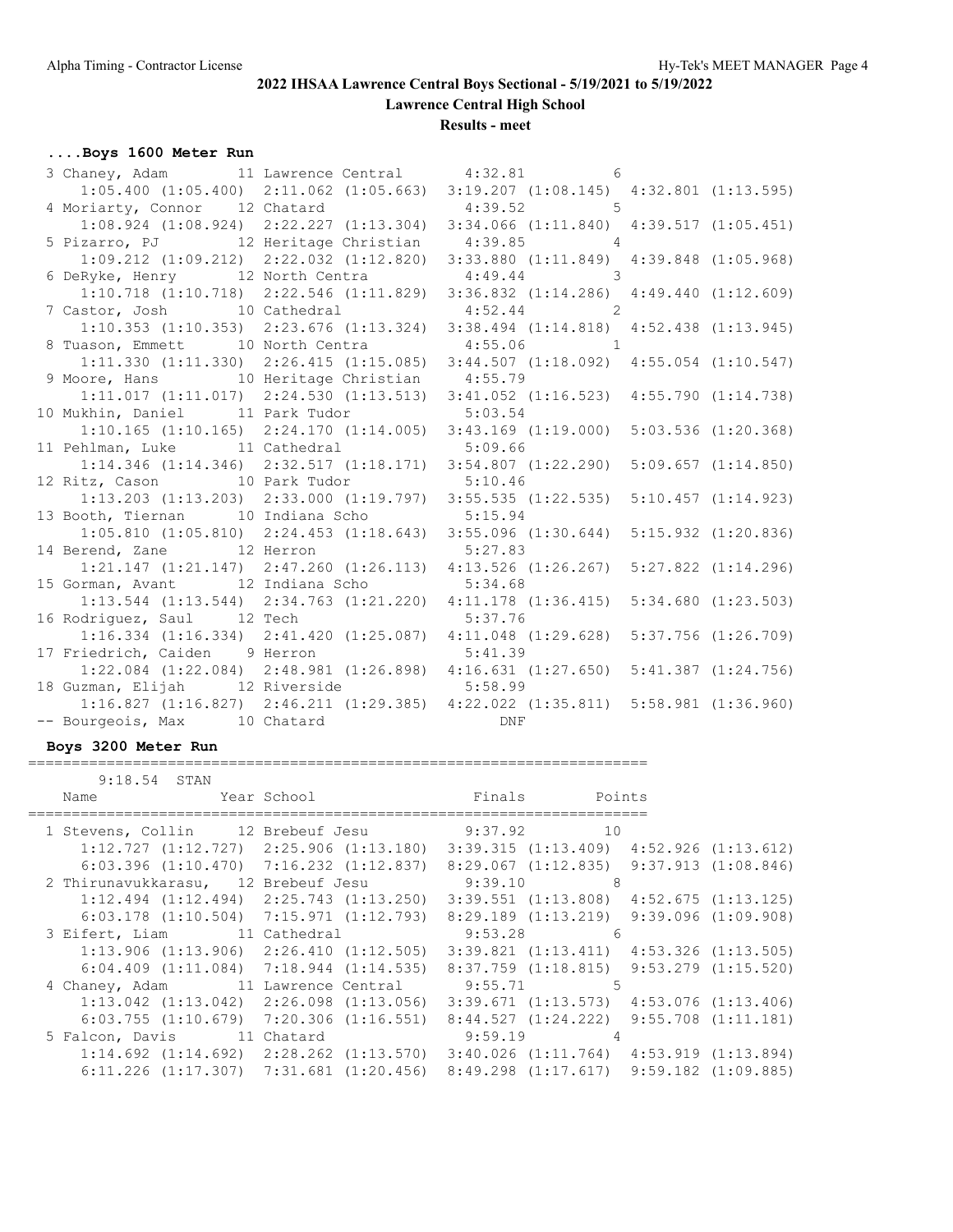**Lawrence Central High School**

**Results - meet**

## **....Boys 3200 Meter Run**

| 6 Raber, Alex 10 Heritage Christian 9:59.60 3 |                                                                                                                                                                                       |  |  |  |
|-----------------------------------------------|---------------------------------------------------------------------------------------------------------------------------------------------------------------------------------------|--|--|--|
|                                               | $1:14.868$ (1:14.868) 2:28.030 (1:13.162) 3:39.907 (1:11.878) 4:53.464 (1:13.557)                                                                                                     |  |  |  |
|                                               | $6:07.125$ (1:13.661) 7:25.351 (1:18.227) 8:44.910 (1:19.559) 9:59.591 (1:14.681)                                                                                                     |  |  |  |
|                                               | 7 Monk, Hayden 12 North Centra 10:01.78 2                                                                                                                                             |  |  |  |
|                                               | 1:13.246 (1:13.246) 2:26.583 (1:13.338) 3:40.197 (1:13.615) 4:54.957 (1:14.760)                                                                                                       |  |  |  |
|                                               | 6:12.956 (1:17.999) 7:32.339 (1:19.384) 8:49.731 (1:17.393) 10:01.775 (1:12.044)                                                                                                      |  |  |  |
|                                               | 8 Kolbus, Ian 10 Chatard 10:22.64 1                                                                                                                                                   |  |  |  |
|                                               | $1:15.741$ $(1:15.741)$ $2:31.530$ $(1:15.790)$ $3:47.221$ $(1:15.692)$ $5:04.834$ $(1:17.613)$                                                                                       |  |  |  |
|                                               | $6:24.391$ (1:19.557) 7:45.477 (1:21.087) 9:04.374 (1:18.897) 10:22.637 (1:18.264)                                                                                                    |  |  |  |
|                                               | 9 Murphy, Griffin 10 Herron 10:36.37                                                                                                                                                  |  |  |  |
|                                               | $1:17.175$ $(1:17.175)$ $2:32.939$ $(1:15.765)$ $3:51.628$ $(1:18.690)$ $5:11.347$ $(1:19.720)$                                                                                       |  |  |  |
|                                               | 6:31.756 (1:20.409) 7:54.345 (1:22.590) 9:16.433 (1:22.089) 10:36.368 (1:19.935)                                                                                                      |  |  |  |
|                                               | 10 Chambers, Gabe 12 North Centra 10:40.53                                                                                                                                            |  |  |  |
|                                               | 1:15.332 (1:15.332) 2:31.661 (1:16.330) 3:50.267 (1:18.606) 5:11.651 (1:21.384)                                                                                                       |  |  |  |
|                                               | 6:33.262 (1:21.612) 7:57.531 (1:24.269) 9:21.080 (1:23.550) 10:40.527 (1:19.448)                                                                                                      |  |  |  |
|                                               |                                                                                                                                                                                       |  |  |  |
|                                               | 11 Clark, Tydarius 12 Lawrence Central 11:46.06                                                                                                                                       |  |  |  |
|                                               | $1:13.791$ $(1:13.791)$ $2:31.671$ $(1:17.881)$ $3:56.368$ $(1:24.697)$ $5:33.774$ $(1:37.406)$                                                                                       |  |  |  |
|                                               | $7:01.743$ (1:27.970) 8:26.881 (1:25.138) 10:02.499 (1:35.619) 11:46.051 (1:43.553)                                                                                                   |  |  |  |
|                                               | 12 Lozano, Alex 10 Cathedral 11:49.36                                                                                                                                                 |  |  |  |
|                                               | 1:17.786 (1:17.786) 2:39.332 (1:21.547) 4:04.446 (1:25.114) 5:31.757 (1:27.312)                                                                                                       |  |  |  |
|                                               | 7:03.641 (1:31.884) 8:38.459 (1:34.819) 10:15.828 (1:37.370) 11:49.351 (1:33.523)                                                                                                     |  |  |  |
|                                               | 13 Davis, Ronald 9 Herron 12:11.07                                                                                                                                                    |  |  |  |
|                                               | $1:19.619$ $(1:19.619)$ $2:52.816$ $(1:33.197)$ $4:29.664$ $(1:36.849)$ $6:05.520$ $(1:35.856)$                                                                                       |  |  |  |
|                                               | 7:40.740 (1:35.220) 9:15.448 (1:34.709) 10:51.471 (1:36.024) 12:11.069 (1:19.598)                                                                                                     |  |  |  |
|                                               | 14 Guzman, Elijah 12 Riverside 13:01.50                                                                                                                                               |  |  |  |
|                                               | $1:22.211$ $(1:22.211)$ $2:57.601$ $(1:35.390)$ $4:36.635$ $(1:39.035)$ $6:17.904$ $(1:41.270)$                                                                                       |  |  |  |
|                                               | 7:59.566 (1:41.662) 9:44.064 (1:44.499) 11:29.251 (1:45.187) 13:01.491 (1:32.240)                                                                                                     |  |  |  |
|                                               |                                                                                                                                                                                       |  |  |  |
|                                               | $1:25.193$ $(1:25.193)$ $3:09.796$ $(1:44.603)$ $4:59.195$ $(1:49.400)$ $6:54.056$ $(1:54.861)$<br>8:56.968 (2:02.913) 11:00.801 (2:03.833) 13:04.989 (2:04.189) 14:51.246 (1:46.258) |  |  |  |

## **Boys 110 Meter Hurdles**

 14.76 STAN Name Year School Prelims H# ========================================================================= Preliminaries

=========================================================================

| 12 North Centra       | 15.470 | 2            |
|-----------------------|--------|--------------|
| 11 Herron             | 17.250 | $\mathbf{1}$ |
| 12 Tech               | 15.990 | 2            |
| 9 North Centra        | 17.910 | $\mathbf{1}$ |
| 11 Lawrence Central   | 16.45q | 2            |
| 11 Lawrence Central   | 16.71q | 2            |
| 9 Brebeuf Jesu        | 18.33q | 2            |
| 10 Heritage Christian | 19.56q | $\mathbf{1}$ |
| 11 Cathedral          | 21.16  | 2            |
| 11 Chatard            | DNF    | 1            |
|                       |        |              |
|                       |        |              |

|             | 14.76 STAN |  |                 |        |        |  |  |  |  |  |
|-------------|------------|--|-----------------|--------|--------|--|--|--|--|--|
| Name        |            |  | Year School     | Finals | Points |  |  |  |  |  |
| Finals      |            |  |                 |        |        |  |  |  |  |  |
| 1 Vu, Ricky |            |  | 12 North Centra | 15.73  | 10     |  |  |  |  |  |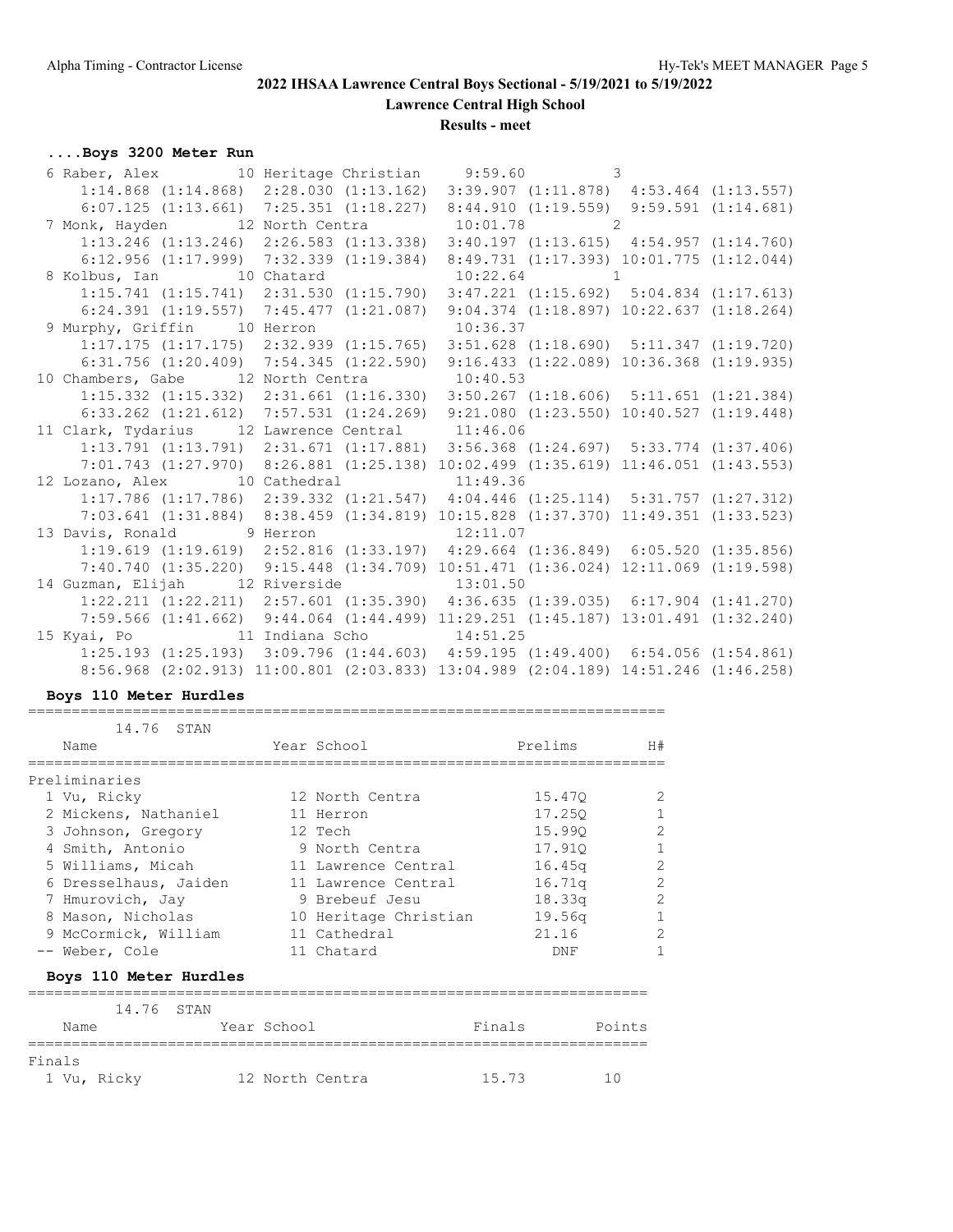# **2022 IHSAA Lawrence Central Boys Sectional - 5/19/2021 to 5/19/2022 Lawrence Central High School**

**Results - meet**

# **....Boys 110 Meter Hurdles**

| 2 Johnson, Gregory 12 Tech               |                       | 15.96 |               |
|------------------------------------------|-----------------------|-------|---------------|
| 3 Dresselhaus, Jaide 11 Lawrence Central |                       | 16.82 |               |
| 4 Mickens, Nathaniel 11 Herron           |                       | 17.50 | 5             |
| 5 Smith, Antonio                         | 9 North Centra        | 17.67 | 4             |
| 6 Hmurovich, Jay                         | 9 Brebeuf Jesu        | 17.94 | 3             |
| 7 Williams, Micah                        | 11 Lawrence Central   | 17.97 | $\mathcal{P}$ |
| 8 Mason, Nicholas                        | 10 Heritage Christian | 19.67 |               |

## **Boys 300 Meter Hurdles**

==========================================================================

| 39.31 STAN                            |                       |        |                |                               |
|---------------------------------------|-----------------------|--------|----------------|-------------------------------|
| Name                                  | Year School           | Finals |                | H# Points                     |
|                                       |                       |        |                |                               |
| 1 Brewer, Cole                        | 12 Cathedral          | 42.12  | 2              | 10                            |
| 2 Weber, Cole                         | 11 Chatard            | 43.38  | $\overline{2}$ | -8                            |
| 3 Pallekonda, Daniel                  | 10 Heritage Christian | 43.65  |                | $2^{\circ}$<br>6              |
| 4 Spradley, Brayden                   | 9 North Centra        | 44.50  |                | $2^{\circ}$<br>$\overline{5}$ |
| 5 Mickens, Nathaniel 11 Herron        |                       | 44.64  | $\overline{2}$ | $\overline{4}$                |
| 6 Williams, Micah 11 Lawrence Central |                       | 44.78  | $\mathcal{P}$  | 3                             |
| 7 Johnson, Gregory 12 Tech            |                       | 44.79  | $\mathfrak{D}$ | $\overline{2}$                |
| 8 Hmurovich, Jay 9 Brebeuf Jesu       |                       | 45.14  |                |                               |
| 9 Middlebrook, Sabu                   | 12 Indiana Scho       | 45.39  |                |                               |
| 10 McNeal, Makail                     | 9 Lawrence Central    | 45.73  |                |                               |
| 11 Barkdull, Ethan                    | 11 Brebeuf Jesu       | 46.07  |                |                               |
| 12 Hernandez, Andrew                  | 10 Cathedral          | 46.74  |                |                               |
| 13 Opper, CJ                          | 11 Heritage Christian | 47.24  | $\overline{2}$ |                               |
| 14 Hines, Jayden                      | 9 North Centra        | 48.06  |                |                               |

## **Boys 4x100 Meter Relay**

==========================================================================

| 42.55<br>STAN<br>School        |    | Finals H# Points              |                |       |
|--------------------------------|----|-------------------------------|----------------|-------|
| 1 North Central (Indianapolis) |    | 42.99                         |                | 2, 10 |
| 1) Canady, Isaac 9             |    | 2) Spradley, Brayden 9        |                |       |
| 3) Smith, Antonio 9            |    | 4) Rienstra-Kiracofe, Caleb 9 |                |       |
| 5) McWilliams, Terrence T J 11 |    | 6) Morris Pipken, Keyshaun 12 |                |       |
| 7) Vu, Ricky 12                |    | 8) Woodson, Christian 10      |                |       |
| 2 Lawrence Central             |    | 43.20                         | $\mathcal{L}$  | 8     |
| 1) Garner, Daviyon 11          |    | 2) Harmon, Jahmad 12          |                |       |
| 3) Jackson, Elijah 11          |    | 4) Reeves, Kendall 10         |                |       |
| 5) Duff, Ahmaad 10             |    | 6) Clark, Tyioun 10           |                |       |
| 3 Park Tudor                   |    | 43.49                         | $\mathcal{L}$  | 6     |
| 1) Harris, Jonathan 11         |    | 2) Pitts, Donovan 11          |                |       |
| 3) Gordon, DJ 10               |    | 4) Rogers, Jasiah 11          |                |       |
| 5) Johnson, Montell 9          |    | 6) Ludwig, Grant 9            |                |       |
| 7) Mark, KJ 9                  | 8) |                               |                |       |
| 4 Brebeuf Jesuit Preparatory   |    | 44.33                         | $\mathcal{L}$  | 5     |
| 1) Lewis, LeRoy 10             |    | 2) Jackson, Jeremiah 12       |                |       |
| 3) Buford, Bryson 11           |    | 4) Ash, Alexander 10          |                |       |
| 5) Souza, Hayden 10            |    | 6) Allen, Christopher 12      |                |       |
| 7) Hall, Joshua 12             |    | 8) Harris, CJ 9               |                |       |
| 5 Indianapolis Cathedral       |    | 44.80                         | $\mathfrak{D}$ | 4     |
| 1) Phillips, Jonathon 10       |    | 2) Rollins, Isaiah 9          |                |       |
| 3) Slaughter, Devaughn 9       |    | 4) Kiki, Chris 12             |                |       |
|                                |    |                               |                |       |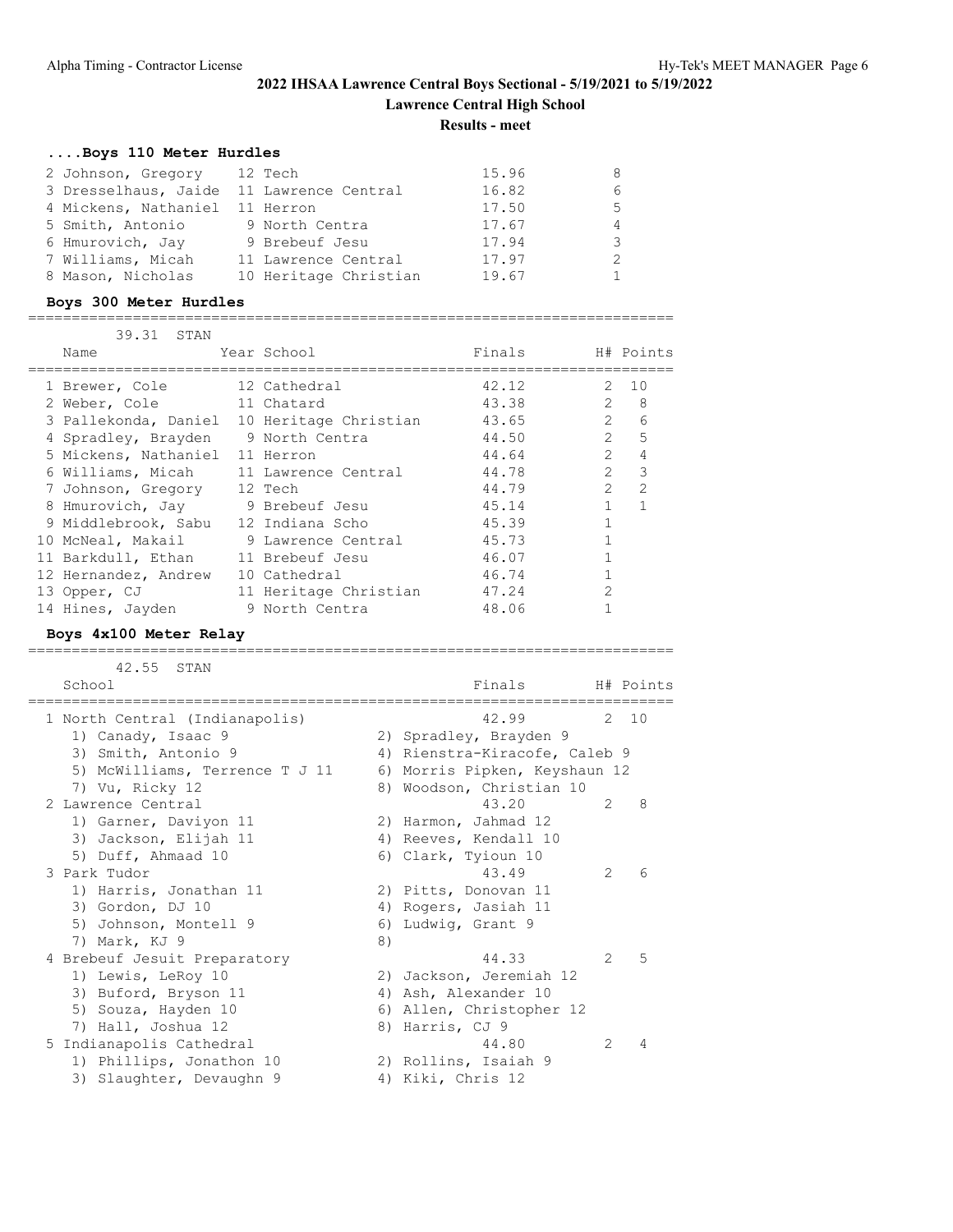## **Lawrence Central High School**

#### **Results - meet**

## **....Boys 4x100 Meter Relay**

| 5) Thomas, Desare' 9             | 6) Hernandez, Andrew 10 |             |   |               |
|----------------------------------|-------------------------|-------------|---|---------------|
| 7) Richards, Alex 10             | 8) Bronner, Kiyren 12   |             |   |               |
| 6 Heritage Christian             | 45.03                   | $1 \quad 3$ |   |               |
| 1) Opper, CJ 11                  | 2) Bryant, Erie 10      |             |   |               |
| 3) Pallekonda, Daniel 10         | 4) Dora, Christian 11   |             |   |               |
| 5) Stewart, Dylan 10             | 6) Chegar, Daniel 9     |             |   |               |
| 7 Herron                         | 45.65                   | 1           | 2 |               |
| 1) Yarborough, Gavin 10          | 2) Hayes, Damien 10     |             |   |               |
| 3) Mickens, Nathaniel 11         | 4) Keller, Elijah 11    |             |   |               |
| 5) Jernigan, Jack 10             | 6) Goodson, Spencer 9   |             |   |               |
| 7) Morrison, Harper 10           | 8) Officer, Miles 10    |             |   |               |
| 8 Indianapolis Arsenal Technical | 46.77                   |             |   |               |
| 1) Wills Collins, Kevin 10       | 2) Reed, Jordan 12      |             |   |               |
| 3) Washington, Ryan 12           | 4) Brewer, Jonathan 10  |             |   |               |
| 5) Williams, Jamar 12            | 6) Morgan, Chandler 12  |             |   |               |
| 7) Brewer, Jeremiah 10           | 8) Jones, Elijah 11     |             |   |               |
| -- Indianapolis Bishop Chatard   | DQ.                     | 2           |   | Out of zone 1 |
| 1) Gamble, George 12             | 2) Joven, Nate 12       |             |   |               |
| 3) Williams, Sylvester 12        | 4) O'Gara, Danny 12     |             |   |               |
| 5) Rivera, Gabe 10               | 6) Dudik, Noah 11       |             |   |               |

#### **Boys 4x400 Meter Relay**

 3:21.83 STAN School **Finals** Points Points ======================================================================= 1 Indianapolis Bishop Chatard 3:26.48 10 1) Dudik, Noah 11 2) Nash, Mike 12 3) Joven, Nate 12 4) O'Gara, Danny 12 5) Gamble, George 12 (6) Bourgeois, Max 10 7) Rivera, Gabe 10 8) 1:43.721 (1:43.721) 2:35.481 (51.760) 3:26.479 (50.998)<br>orth Central (Indianapolis) 3:27.00 8 2 North Central (Indianapolis) 3:27.00 8 1) Merriweather, Joshua J J 12 2) Killeen, Nate 11 3) Holt, Denhm 9 4) Butz, Korbin 9 5) Chambers, Gabe 12 6) Mason, Korren 10 7) Husain, Sawyer 12 8) Timberlake, Jeremiah 11 1:45.520 (1:45.520) 2:36.475 (50.955) 3:27.000 (50.526) 3 Brebeuf Jesuit Preparatory 3:30.55 6 1) Burrell, Ezra 11 2) Todd, Cameron 10 3) Ash, Alexander 10 (4) Coan, Lawrence 12 5) Rosio, Matteo 11 6) Todd, Alex 9 7) Mazhandu, Raphael 12 (8) 1:46.395 (1:46.395) 2:38.765 (52.371) 3:30.548 (51.783) 4 Lawrence Central 5:31.05 5 1) Clark, Tydarius 12 2) Townsend, Amadeo 11 3) Novak, Matt 11 4) Irvin, Cyle 11 5) Clark, Tyioun 10 6) Wynn, Kahlil 10 7) Garner, Daviyon 11 68 89 Chatman, James 9 1:46.040 (1:46.040) 2:38.699 (52.659) 3:31.045 (52.347) 5 Indianapolis Cathedral 3:34.68 4 1) Leon, Jacob 12 2) Cunningham, Aidan 9 3) Page, Michael 12 4) Brewer, Cole 12 5) Cannon, QJ 12 6) Heisserer, Curtis 12

=======================================================================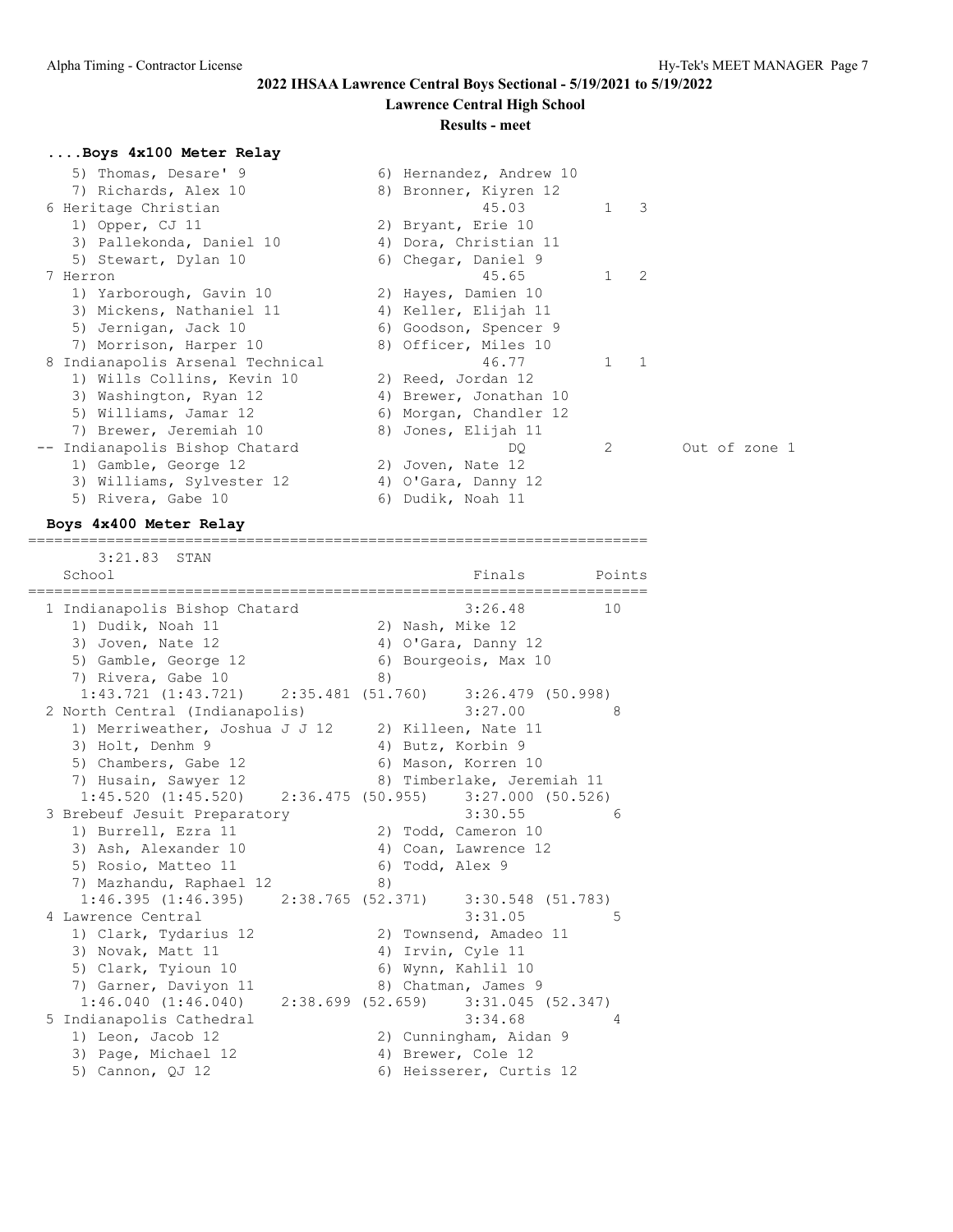#### **Lawrence Central High School**

#### **Results - meet**

#### **....Boys 4x400 Meter Relay**

| 7) Hernandez, Andrew 10       | 8) O'Brien, Jack 10                                                   |
|-------------------------------|-----------------------------------------------------------------------|
|                               | $1:47.427$ $(1:47.427)$ $2:41.210$ $(53.784)$ $3:34.672$ $(53.462)$   |
| 6 Park Tudor                  | 3:50.12<br>3                                                          |
| 1) Harris, Jonathan 11        | 2) Smith, Isaiah 11                                                   |
| 3) Rogers, Jasiah 11          | 4) Mulvey, Sam 10                                                     |
| 5) Pitts, Donovan 11          | 6) Mukhin, Daniel 11                                                  |
| 7) Ritz, Cason 10             | 8) Hughes, Spencer 10                                                 |
|                               | $1:51.302$ $(1:51.302)$ $2:52.506$ $(1:01.205)$ $3:50.115$ $(57.609)$ |
| 7 Herron                      | 3:52.13<br>-2                                                         |
| 1) Sinsabaugh, Asher 10       | 2) Yarborough, Gavin 10                                               |
| 3) Keller, Elijah 11          | 4) Mickens, Nathaniel 11                                              |
| 5) Hayes, Damien 10           | 6) Jernigan, Jack 10                                                  |
| 7) Goodson, Spencer 9         | 8) Murphy, Griffin 10                                                 |
|                               | $1:55.117$ $(1:55.117)$ $2:53.632$ $(58.515)$ $3:52.128$ $(58.496)$   |
| 8 Indiana School for the Deaf | 3:54.74                                                               |
| 1) Burton, Jai'Ayre 11        | 2) Gorman, Avant 12                                                   |
| 3) DeFalco, Jayden 10         | 4) Middlebrook, Sabu 12                                               |
| 5) Booth, Tiernan 10          | 6)                                                                    |
|                               | $1:59.203$ $(1:59.203)$ $2:54.745$ $(55.542)$ $3:54.731$ $(59.987)$   |

#### **Boys 4x800 Meter Relay**

=======================================================================

 7:58.67 STAN School **Finals** Points Points Points Points Points Points Points Points Points Points Points Points Points Points Points Points Points Points Points Points Points Points Points Points Points Points Points Points Points Poi ======================================================================= 1 Indianapolis Bishop Chatard 8:22.75 10 1) Kolbus, Ian 10 2) Moriarty, Connor 12 3) Falcon, Davis 11 (4) Monahan, Luke 9 3) Falcon, Davis 11<br>5) Bourgeois, Max 10<br>7) Haines, JD 9 6) Nash, Mike 12<br>8) Hummel, Eli 9 59.118 (59.118) 2:00.511 (1:01.393) 2:58.511 (58.000) 4:05.259 (1:06.748) 5:07.395 (1:02.136) 6:13.884 (1:06.489) 7:17.628 (1:03.744) 8:22.746 (1:05.118) 2 Lawrence Central 2 2 Lawrence 3:23.31 1) Clark, Tydarius 12 (2) Chatman, James 9 3) Chaney, Adam 11 4) Robertson, Ron 10 5) Coffer, Aaron 9 6) Wynn, Kahlil 10 59.561 (59.561) 2:01.829 (1:02.268) 3:01.110 (59.281) 4:07.233 (1:06.123) 5:08.977 (1:01.744) 6:19.245 (1:10.268) 7:17.588 (58.343) 8:23.304 (1:05.716) 3 North Central (Indianapolis) 8:33.50 6 1) Osterman, Owen 10 2) Bustamante, Henry 10 3) Monk, Hayden 12 4) Butz, Korbin 9 5) Killeen, Nate 11 6) Chambers, Gabe 12 7) Husain, Sawyer 12 and 8) Fitzgerald, Robby 12 1:00.558 (1:00.558) 2:07.160 (1:06.602) 3:11.154 (1:03.994) 4:20.250 (1:09.096) 5:23.242 (1:02.992) 6:29.692 (1:06.450) 7:30.445 (1:00.753) 8:33.500 (1:03.055) 4 Park Tudor 8:40.37 5 1) Gregg, Sean 10 2) Mukhin, Daniel 11 3) Smith, Isaiah 11 4) Mulvey, Sam 10 5) Ritz, Cason 10 6) Hughes, Spencer 10 58.718 (58.718) 2:03.311 (1:04.593) 3:05.296 (1:01.985) 4:19.842 (1:14.546) 5:23.973 (1:04.131) 6:31.279 (1:07.306) 7:32.095 (1:00.816) 8:40.363 (1:08.268) 5 Herron 9:11.59 4 1) Scott, Graigry 12 2) Davis, Ronald 9 3) Durcholz, Nathan 10 4) Hubertz, Graham 11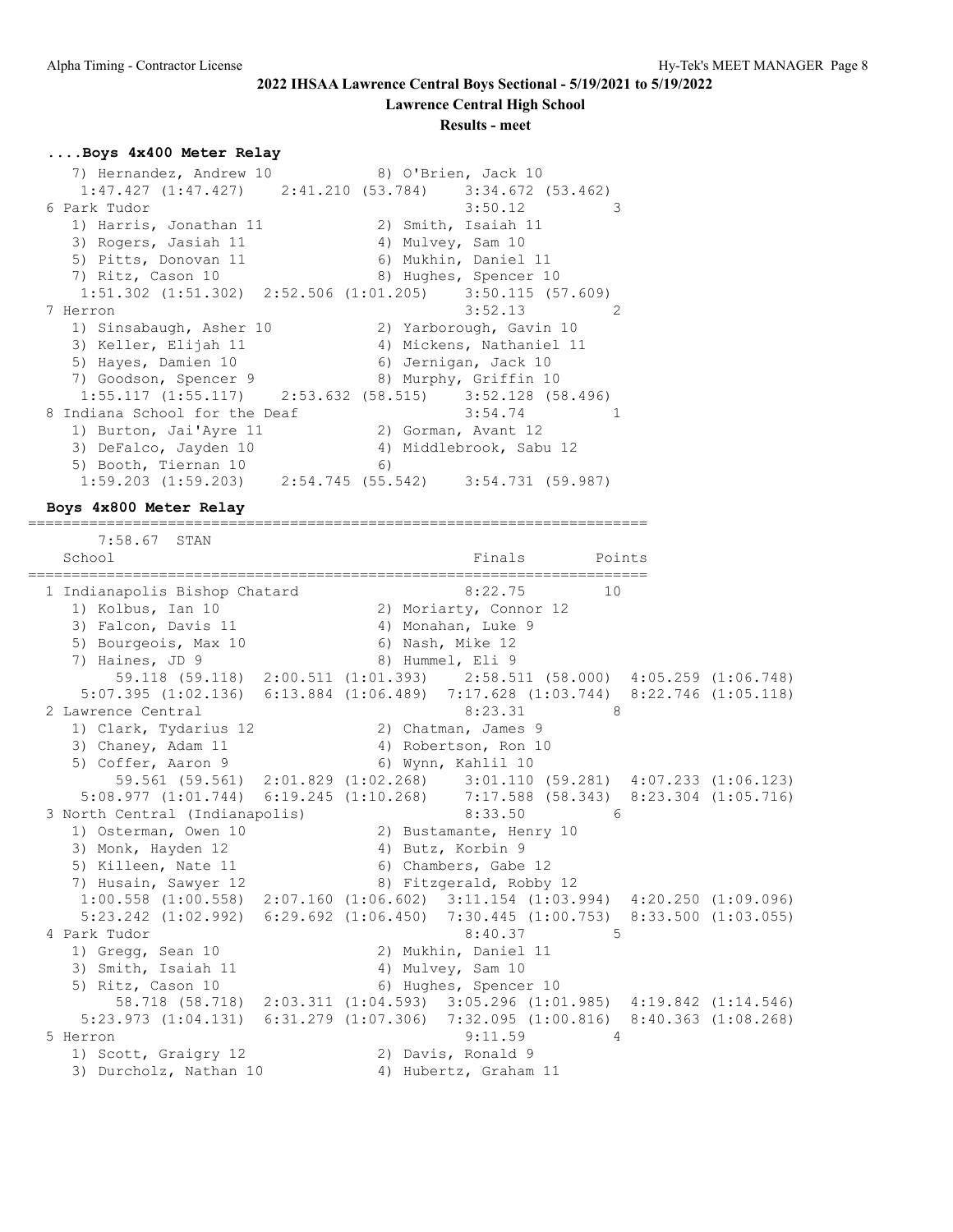**Lawrence Central High School**

**Results - meet**

## **....Boys 4x800 Meter Relay**

5) Sinsabaugh, Asher 10 6) Berend, Zane 12 7) Murphy, Griffin 10 8) Friedrich, Caiden 9 1:07.883 (1:07.883) 2:22.188 (1:14.305) 3:28.072 (1:05.884) 4:37.695 (1:09.623) 5:40.887 (1:03.192) 6:51.765 (1:10.878) 8:02.035 (1:10.270) 9:11.581 (1:09.546) 6 Indianapolis Cathedral 9:39.94 3 1) Lozano, Alex 10 2) Eifert, Liam 11 3) Knapp, Wade 9 4) Pehlman, Luke 11 5) VanderWoude, Crew 10 6) Wise, William 9 7) Busam, Nick 11 8) Mariani, Joseph 11 1:08.725 (1:08.725) 2:22.616 (1:13.891) 3:30.719 (1:08.103) 4:48.457 (1:17.738) 6:02.025 (1:13.568) 7:14.685 (1:12.660) 8:22.481 (1:07.796) 9:39.932 (1:17.451)

#### **Boys High Jump**

| $6 - 05.00$ STAN                                                                            |                                                  |               |    |
|---------------------------------------------------------------------------------------------|--------------------------------------------------|---------------|----|
| Name                                                                                        | Year School                                      | Finals Points |    |
| 5-06 5-08 5-10 6-00 6-02 6-05<br>PPP 0 0 XXO 0 XXX                                          | 1 Hmurovich, Jay 9 Brebeuf Jesu 6-02.00          |               | 10 |
| 2 Gamble, George 12 Chatard<br>$5 - 06$ $5 - 08$ $5 - 10$ $6 - 00$ $6 - 02$<br>P O XO O XXX |                                                  | $6 - 00.00$   | 8  |
| $5 - 06$ $5 - 08$ $5 - 10$ $6 - 00$<br>O XO XO XXX                                          | 3 Dresselhaus, Jaide 11 Lawrence Central 5-10.00 |               | 6  |
| 4 Witt, Eddie 11 Cathedral<br>$5 - 06$ $5 - 08$ $5 - 10$<br>$O$ $O$ XXX                     |                                                  | $5 - 08.00$   | 5  |
| 5 Coan, Lawrence 12 Brebeuf Jesu<br>$5 - 06$ $5 - 08$ $5 - 10$<br>O XXO XXX                 |                                                  | $J5 - 08.00$  | 4  |
| 6 Conway, Jerren 12 Cathedral<br>$5 - 06$ $5 - 08$<br>O XXX                                 |                                                  | $5 - 06.00$   | 3  |
| $5 - 06$ $5 - 08$<br>XXO XXX                                                                | 7 Mason, Korren 10 North Centra 55-06.00         |               | 2  |
| $5 - 06$<br>XXX                                                                             | -- Chegar, Daniel 9 Heritage Christian           | NH            |    |
| $5 - 06$<br>XXX                                                                             | -- Stewart, Dylan 10 Heritage Christian          | NH            |    |
| -- Johnson, Montell 9 Park Tudor<br>$5 - 06$<br>XXX                                         |                                                  | NH.           |    |
| -- Weber, Cole 11 Chatard<br>$5 - 06$<br>XXX                                                |                                                  | NH            |    |
| -- Holt, Denhm 9 North Centra<br>$5 - 06$<br>XXX                                            |                                                  | NH            |    |
| -- Washington, Ryan 12 Tech<br>$5 - 06$ $5 - 08$<br>PPP XXX                                 |                                                  | NH            |    |

=======================================================================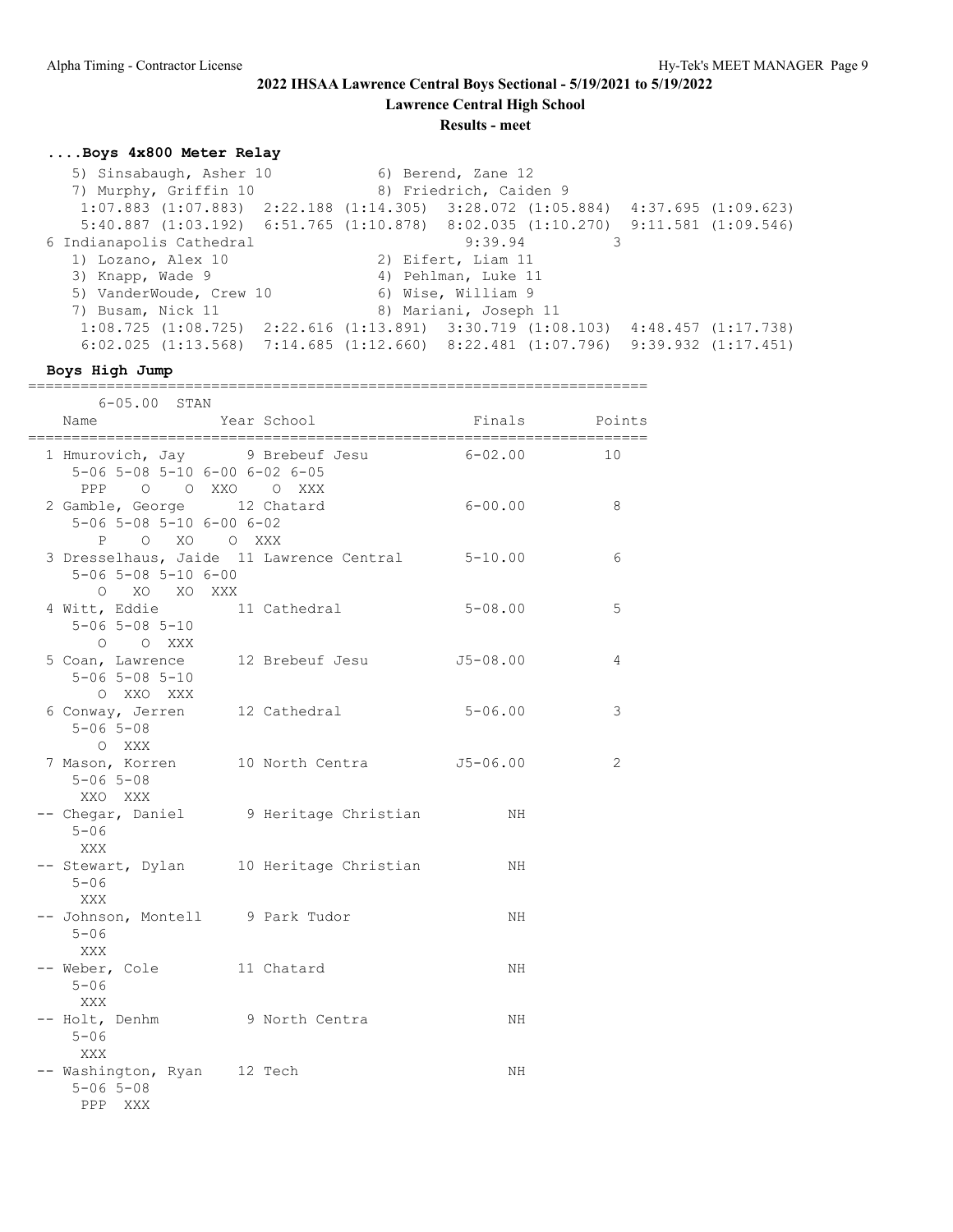**Lawrence Central High School**

## **Results - meet**

**Boys Pole Vault**

| 14-06.00 STAN                                           |                                                                                     |                |    |
|---------------------------------------------------------|-------------------------------------------------------------------------------------|----------------|----|
| Name                                                    | Year School <a> Finals <a> Finals <a> Points</a></a></a>                            |                |    |
|                                                         | 1 Schenck, Charlie 12 Cathedral 12-06.00                                            |                | 10 |
|                                                         | 8-00 8-06 9-00 9-06 10-00 10-06 11-00 11-06 12-00 12-06 13-00                       |                |    |
|                                                         | P P P P P P P P O XO O XXX                                                          |                |    |
|                                                         | 2 Joven, Nate 12 Chatard                                                            | $12 - 00.00$ 8 |    |
|                                                         | 8-00 8-06 9-00 9-06 10-00 10-06 11-00 11-06 12-00 12-06 13-00                       |                |    |
|                                                         | P P P P P P P P P XXX                                                               |                |    |
|                                                         | 3 Keller, Dylan 11 Cathedral 512-00.00                                              |                | 6  |
|                                                         | 8-00 8-06 9-00 9-06 10-00 10-06 11-00 11-06 12-00 12-06<br>P P P P P P P O O XO XXX |                |    |
|                                                         | 4 Novak, Matt 11 Lawrence Central 11-00.00                                          |                | 5  |
|                                                         | 8-00 8-06 9-00 9-06 10-00 10-06 11-00 11-06                                         |                |    |
|                                                         | P P P XXO XO XO XXO XXX                                                             |                |    |
|                                                         | 5 Lloyd-Hostetter, L 10 North Centra 10-06.00                                       |                | 4  |
|                                                         | 8-00 8-06 9-00 9-06 10-00 10-06 11-00                                               |                |    |
|                                                         | P P XO O O O XXX                                                                    |                |    |
|                                                         | 6 Gehlhausen, Conrad 9 North Centra 10-00.00                                        |                | 3  |
| $8 - 00$ $8 - 06$ $9 - 00$ $9 - 06$ $10 - 00$ $10 - 06$ |                                                                                     |                |    |
| P P XO XO O XXX                                         |                                                                                     |                |    |
|                                                         | 7 Schwab, Ryan 9 Brebeuf Jesu 8-00.00                                               |                | 2  |
| $8 - 008 - 06$<br>O XXX                                 |                                                                                     |                |    |
| -- Oware, Elijah 11 Brebeuf Jesu                        |                                                                                     | NH             |    |
| $8 - 00$                                                |                                                                                     |                |    |
| XXX                                                     |                                                                                     |                |    |
| -- Rodriguez, Saul 12 Tech                              |                                                                                     | NH             |    |
| $8 - 00$                                                |                                                                                     |                |    |
| XXX                                                     |                                                                                     |                |    |
| -- Reed, Jordan 12 Tech                                 |                                                                                     | NH             |    |
| $8 - 00$ $8 - 06$ $9 - 00$                              |                                                                                     |                |    |
| P P XXX                                                 |                                                                                     |                |    |

## **Boys Long Jump**

| 22-02.75 STAN                                                            |               |
|--------------------------------------------------------------------------|---------------|
| Year School<br>Finals Points<br>Name                                     |               |
| 22-07.75 STAN 10                                                         |               |
| 1 Gamble, George 12 Chatard<br>22-07.75 21-04.50 22-04.25 PASS PASS PASS |               |
|                                                                          |               |
| 22-06.00 STAN 8<br>2 Williams, Sylveste 12 Chatard                       |               |
| FOUL 22-06 21-08 PASS PASS PASS                                          |               |
| 3 Cannon, QJ 12 Cathedral 20-05.75                                       | 6             |
| 19-11 19-11.75 PASS 19-07.50 20-05.75 20-04.50                           |               |
| $20 - 01.00$<br>4 Washington, Ryan 12 Tech                               | 5             |
| FOUL 20-01 17-05 FOUL 19-00.50 19-04.50                                  |               |
| 5 Morton, Darryl 10 Lawrence Central 19-08.00                            | 4             |
| 19-08 FOUL FOUL PASS PASS PASS                                           |               |
| 6 Shute, Emry 10 North Centra 19-03.50                                   | 3             |
| 19-03.50 FOUL 16-07 17-07 16-10.50 17-07.75                              |               |
| 7 Gordon, DJ 10 Park Tudor 519-03.50                                     | $\mathcal{L}$ |
| 19-03.50 FOUL FOUL 17-07 FOUL FOUL                                       |               |
| 8 Buford, Bryson 11 Brebeuf Jesu 19-01.00                                |               |
| 19-01 17-11.75 17-11.75 17-10.50 18-11.50 18-08                          |               |
|                                                                          |               |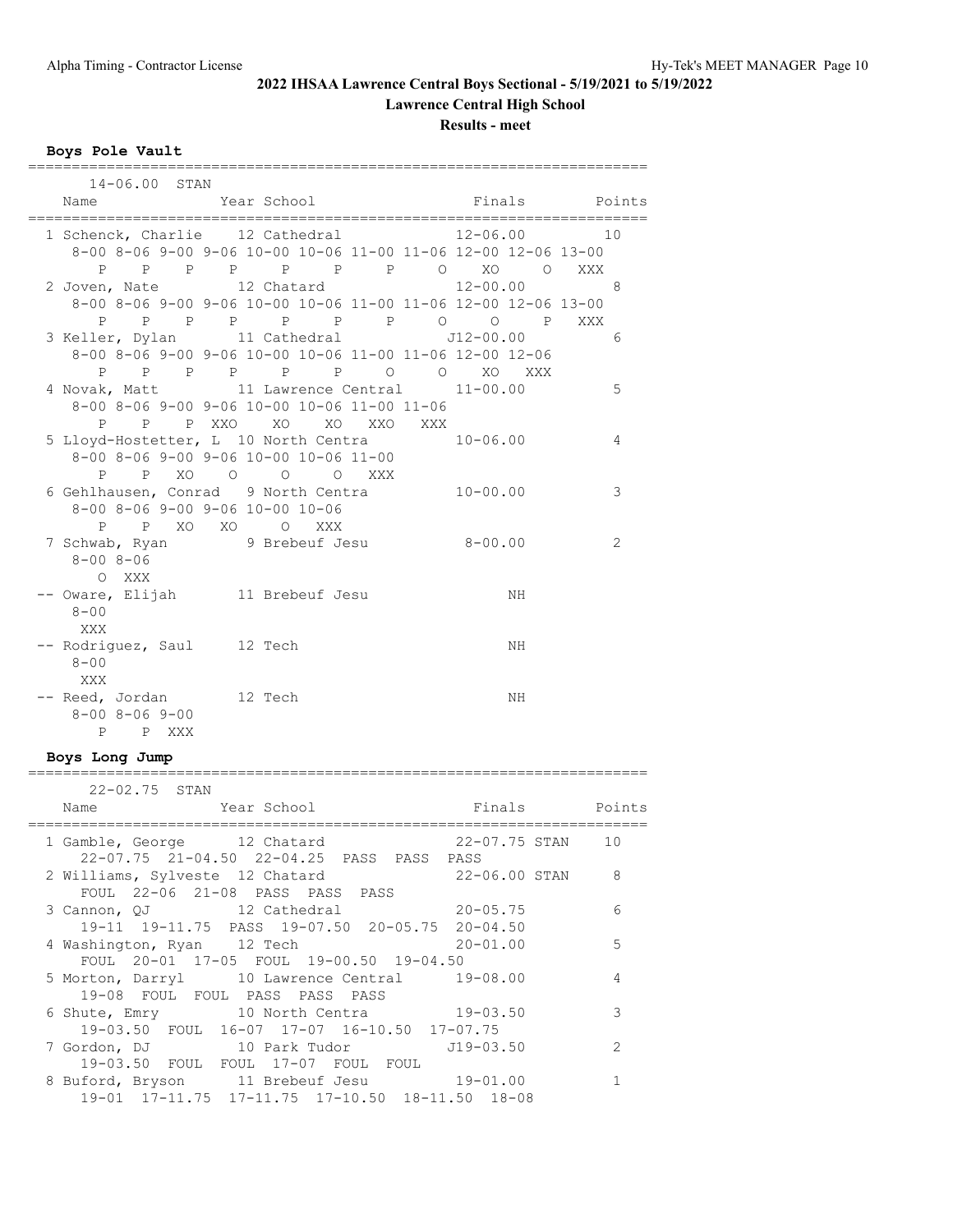**Lawrence Central High School**

#### **Results - meet**

#### **....Boys Long Jump**

|                                      | 9 DeFalco, Jayden 10 Indiana Scho                | $18 - 11.00$ |
|--------------------------------------|--------------------------------------------------|--------------|
|                                      | 18-02.75 18-03 18-11 17-09.50 18-07.75 18-06.25  |              |
|                                      | 10 Ford, Nakai 10 North Centra 18-10.50          |              |
| FOUL 18-10.50 18-05.50               |                                                  |              |
| 11 Wascher, Tyler 11 Indiana Scho    |                                                  | $18 - 06.25$ |
| 18-00.50 18-06.25 18-02              |                                                  |              |
| 12 Jackson, Jeremiah 12 Brebeuf Jesu |                                                  | $18 - 04.25$ |
| $17-07.25$ $17-04.50$ $18-04.25$     |                                                  |              |
| 13 Morrison, Harper 10 Herron        |                                                  | $17 - 08.75$ |
| 17-08.75 17-01 17-05.50              |                                                  |              |
|                                      | 14 Stewart, Dylan 10 Heritage Christian 17-06.50 |              |
| 17-05.25 17-06.50 16-09.25           |                                                  |              |
| 15 Officer, Miles 10 Herron          |                                                  | $16 - 06.00$ |
| 15-07 16-06 15-01.25                 |                                                  |              |
| 16 Mark, KJ 9 Park Tudor             |                                                  | $16 - 03.00$ |
| $15 - 04.75$ $15 - 05$ $16 - 03$     |                                                  |              |

#### **Boys Shot Put**

======================================================================= 54-06.50 STAN Name Year School Finals Points ======================================================================= 1 Himes, Luke 10 Heritage Christian 60-04.00 STAN 10 51-04.75 57-06.50 60-04 59-03 FOUL 57-08.50 2 Mickens, Joshua 11 Lawrence Central 50-04.00 8 48-02.50 47-03.50 47-00.50 50-04 48-06 49-10.50 3 Hughes, Jaiden 12 Brebeuf Jesu 48-00.50 6 41-01 47-04 FOUL 44-05 41-01 48-00.50 4 Edwards, Kaden 11 North Centra 47-11.75 5 47-11 47-08.25 FOUL 47-11.75 FOUL FOUL 5 Johnson, I'Renn 11 Lawrence Central 47-02.75 4 45-04.50 FOUL 47-02.75 41-11.50 FOUL FOUL 6 Wooten, Brennan 11 Cathedral 46-07.00 3 45-09 46-07 45-10.50 44-10 40-06.50 43-00 7 Petrie, Logan 11 Brebeuf Jesu 45-04.00 2 42-07 43-08.50 45-04 40-02.75 FOUL 40-08 8 Johnson, Gregory 12 Tech 45-03.50 1 44-06.50 42-00 44-01 45-03.50 42-02 40-06 9 Seibal, Dominic 12 Cathedral 44-08.00 44-01 FOUL 41-10.50 44-08 FOUL 42-09 10 Roar, Laqua 11 Tech 43-11.00 FOUL 41-04.75 43-11 11 Boutte, Christian 11 North Centra 41-05.50 41-05.50 40-03.50 41-01 12 Braun, Brady 12 Chatard 39-04.00 38-07 38-09 39-04 13 Mason, Nicholas 10 Heritage Christian 38-07.00 FOUL 38-07 38-06.75 14 Ross, Jack 10 Chatard 36-00.75 34-05 36-00.75 35-10

 15 Morrison, Harper 10 Herron 34-08.00 33-09 34-08 34-03.50 16 Burton, Jai'Ayre 11 Indiana Scho 33-04.00 33-04 FOUL 32-08.50